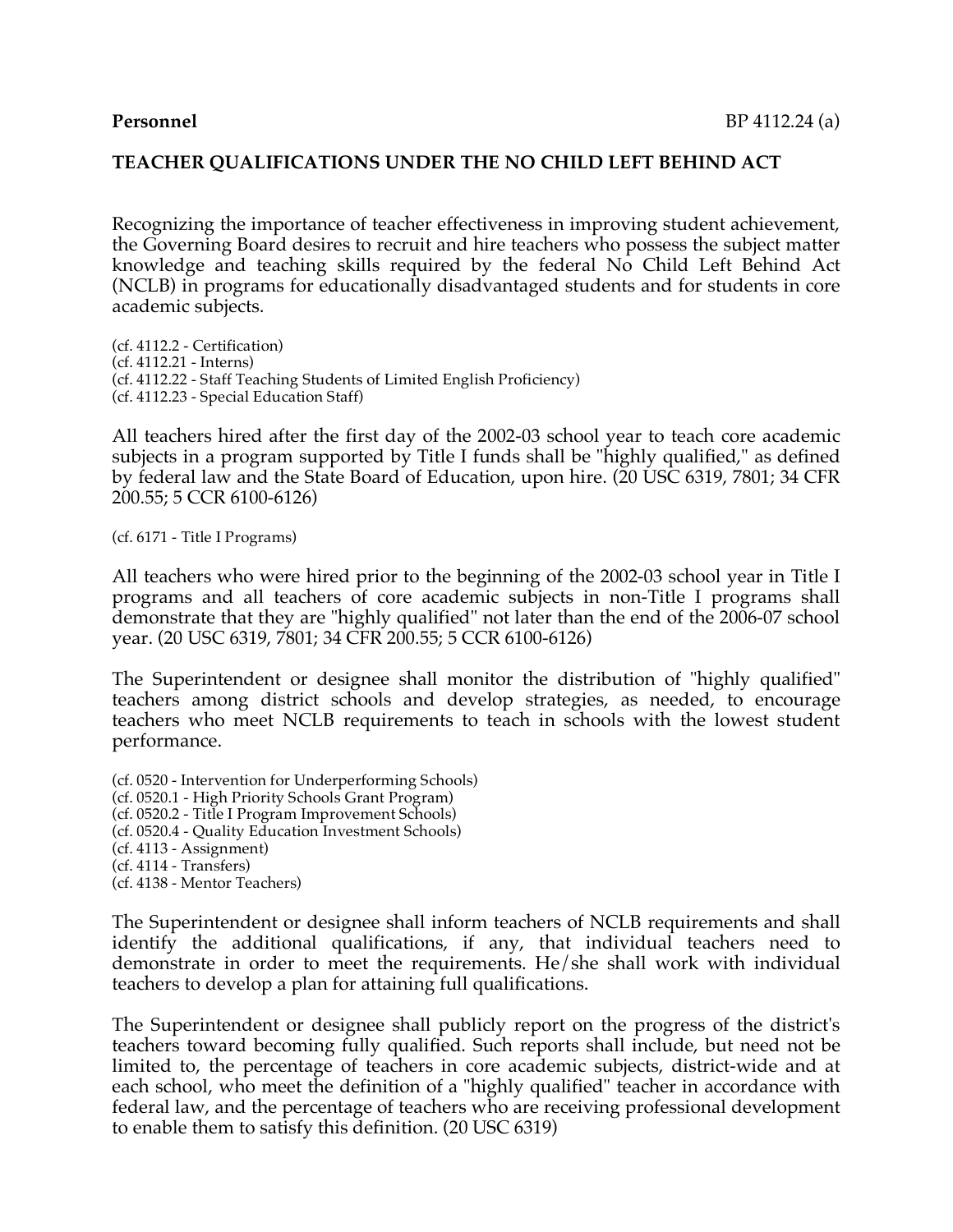(cf. 4131 - Staff Development)

Legal Reference:

EDUCATION CODE

44500-44508 Peer Assistance and Review Program for Teachers 44662 Performance evaluation; Stull Act review 44664 Teacher evaluation; program to improve performance CODE OF REGULATIONS, TITLE 5 6100-6126 Teacher qualifications, No Child Left Behind Act 80021 Short-term staff permit 80021.1 Provisional internship permit 80089.3-80089.4 Subject matter authorizations UNITED STATES CODE, TITLE 20 1401 Definition of highly qualified special education teacher 6311 Parental notifications 6312 District Title I plan 6314 Schoolwide programs 6315 Targeted assistance schools 6319 Highly qualified teachers 7801 Definitions, highly qualified teacher CODE OF FEDERAL REGULATIONS, TITLE 34 200.55-200.57 Highly qualified teachers 200.61 Parent notification regarding teacher qualifications 300.18 Highly qualified special education teachers Management Resources: CSBA ADVISORIES California's Implementation of the No Child Left Behind Act, July 2003 CALIFORNIA DEPARTMENT OF EDUCATION PUBLICATIONS NCLB Teacher Requirements Resource Guide, March 1, 2004 COMMISSION ON TEACHER CREDENTIALING PUBLICATIONS

> Standards of Quality and Effectiveness for Professional Teacher Induction Programs, March 2002 Standards of Quality and Effectiveness for Professional Teacher Preparation Programs, September 2001

California Standards for the Teaching Profession, July 1997

U.S. DEPARTMENT OF EDUCATION GUIDANCE

New No Child Left Behind Flexibility: Highly Qualified Teachers, Fact Sheet, March 15, 2004 Improving Teacher Quality State Grants, ESEA Title II, Part A, Non-Regulatory Guidance, revised October 5, 2006

#### WEB SITES

CSBA: http://www.csba.org

California Department of Education: http://www.cde.ca.gov

Commission on Teacher Credentialing: http://www.ctc.ca.gov

U.S. Department of Education, No Child Left Behind: http://www.ed.gov/nclb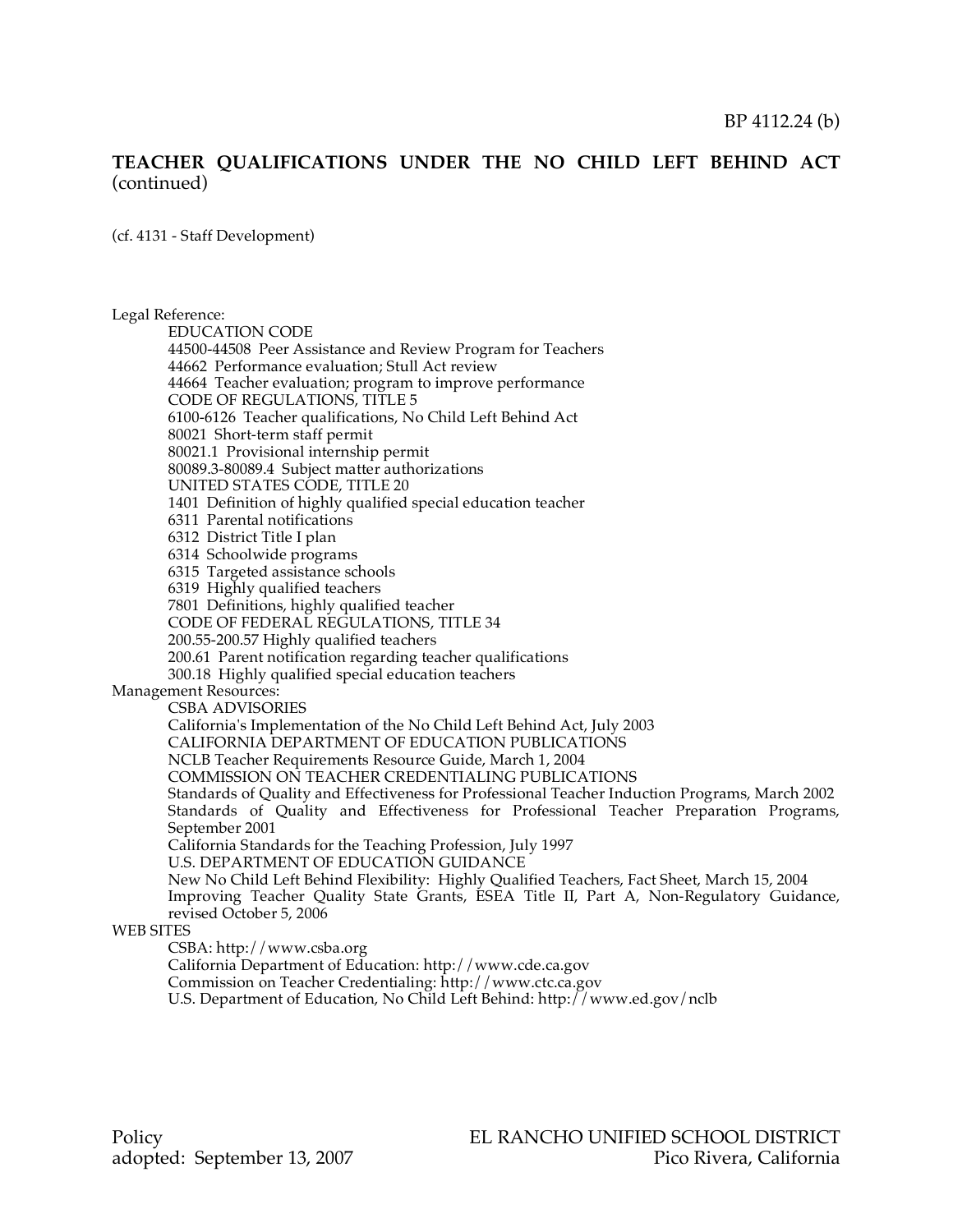## **Definitions**

Core academic subjects include English, reading or language arts, mathematics, science, foreign languages, civics and government, economics, arts, history, and geography. (20 USC 7801)

Teacher new to the profession is a teacher who either graduated from an accredited institution of higher education and received a credential, or began an approved intern program, on or after July 1, 2002. (5 CCR 6100)

Teacher not new to the profession is a teacher who either graduated from an accredited institution of higher education and received a credential, or was enrolled in or had completed an approved intern program, before July 2, 2002. (5 CCR 6100)

#### **Teacher Qualifications**

To meet the teacher qualification requirements of the federal No Child Left Behind Act (NCLB) for staff teaching core academic subjects in Title I or non-Title I programs, a teacher shall meet all of the following conditions: (20 USC 6319, 7801; 34 CFR 200.55, 200.56, 300.18; 5 CCR 6101, 6104, 6110)

- 1. Hold at least a bachelor's degree
- 2. Hold a full credential or be currently enrolled in an approved intern program for less than three years.

(cf. 4112.2 – Certification) (cf. 4112.21 – Interns)

3. Demonstrate subject matter competency in accordance with the applicable requirements below.

(cf. 6171 – Title I Programs)

Subject matter competency shall be demonstrated in accordance with the following requirements based on the grade levels taught and the teacher's length of time in the profession:

- 1. An elementary teacher who is new to the profession shall pass a validated statewide subject matter examination certified by the Commission on Teacher Credentialing (CTC). (5 CCR 6102)
- 2. An elementary teacher who is not new to the profession shall complete one of the following: (5 CCR 6103-6104)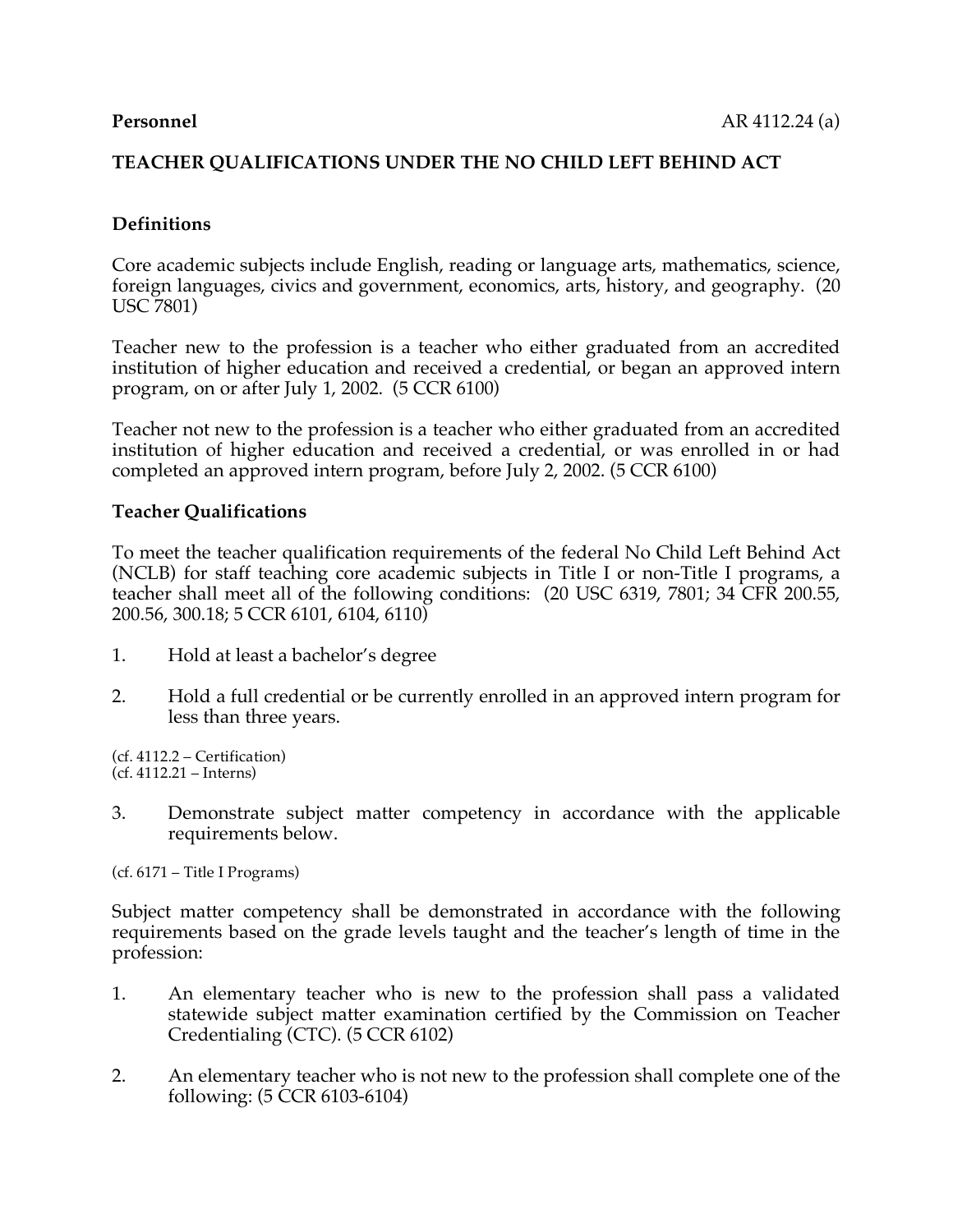- a. A validated statewide subject matter examination that the CTC has utilized to determine subject matter competence for credentialing purposes
- b. A high objective uniform state standard evaluation (HOUSSE), as described below, to determine the teacher's subject matter competence in each of the academic subjects taught by the teacher
- 3. A middle or high school teacher who is new to the profession shall pass or complete one of the following for every core academic subject currently assigned: (5 CCR 6111)
	- a. A validated statewide subject matter examination certified by the CTC
	- b. University subject matter program approved by the CTC
	- c. Undergraduate major in the subject taught
	- d. Graduate degree in the subject taught
	- e. Coursework equivalent to the undergraduate major
- 4. A middle or high school special education teacher who is new to the profession, holds a special education credential or is currently enrolled in an approved special education intern program for less than three years, and has demonstrated subject matter competence in mathematics, language arts, or science in accordance with item #3 above, may demonstrate competence in other core academic subjects through the HOUSSE, as described below. The HOUSSE shall be completed not later than two years after the date of employment. (20 USC 1401; 34 CFR 300.18; 5 CCR 6111)
- 5. A middle or high school teacher who is not new to the profession shall pass or complete one of the following for every core subject assigned: (5 CCR 6112)
	- a. A validated statewide subject matter examination that the CTC has utilized to determine subject matter competence for credentialing purposes
	- b. University subject matter program approved by the CTC
	- c. Undergraduate major in the subject taught
	- d. Graduate degree in the subject taught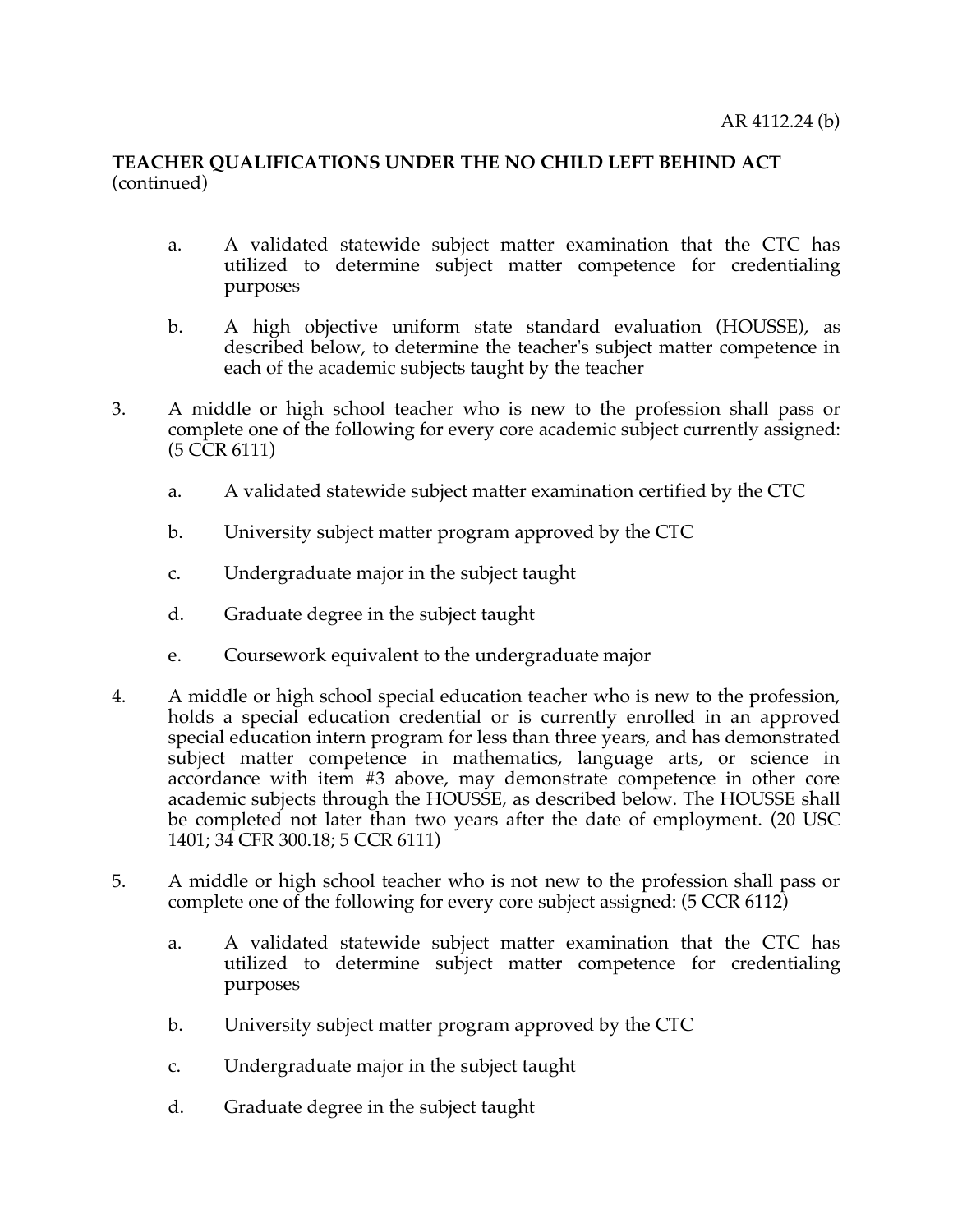- e. Coursework equivalent to the undergraduate major
- f. Advanced certification or credential, such as certification from the National Board for Professional Teaching Standards
- g. The HOUSSE option, as described below, to determine the teacher's subject matter competence in each of the academic subjects taught by the teacher

To determine a teacher's fulfillment of the HOUSSE option as described in items #2, #4 and #5 above, the Superintendent or designee shall complete the following steps in the manner prescribed by the California Department of Education: (5 CCR 6104)

1. The Superintendent or designee shall summarize the teacher's years of experience in the grade span or subject, core academic coursework in the assigned grade span or subject, in-depth standards-aligned professional development, and service to the profession in the relevant core academic content area.

If this summation does not identify sufficient experience, coursework, professional development, or service to demonstrate subject matter competency, the evaluation shall include direct observation and portfolio assessment in the grade span or subject taught. The observation and portfolio assessment shall be used to determine whether the teacher meets Standard 3 (understanding and organizing subject matter for student learning) and Standard 5.1 (establishing and communicating learning goals for all students) of the California Standards for the Teaching Profession.

2. If the teacher does not satisfactorily meet Standards 3 and 5.1 of the California Standards for the Teaching Profession, subject matter competency shall be demonstrated through completion of the Peer Assistance and Review Program for Teachers pursuant to Education Code 44500-44508 or other individualized professional development plan pursuant to Education Code 44664 aimed at assisting the teacher to meet Standards 3 and 5.1. (5 CCR 6104)

(cf. 4139 - Peer Assistance and Review)

A teacher who holds a supplementary authorization or is employed on a local teaching assignment shall meet the teacher qualification requirements of NCLB if he/she holds a California teaching credential and has demonstrated subject matter competency for the grade span and subject matter taught. (5 CCR 6116)

A teacher who has been determined by another school district in California to have met the teacher qualification requirements for the grade level and/or subject taught shall not be required to demonstrate again that he/she meets those requirements. (5 CCR 6120)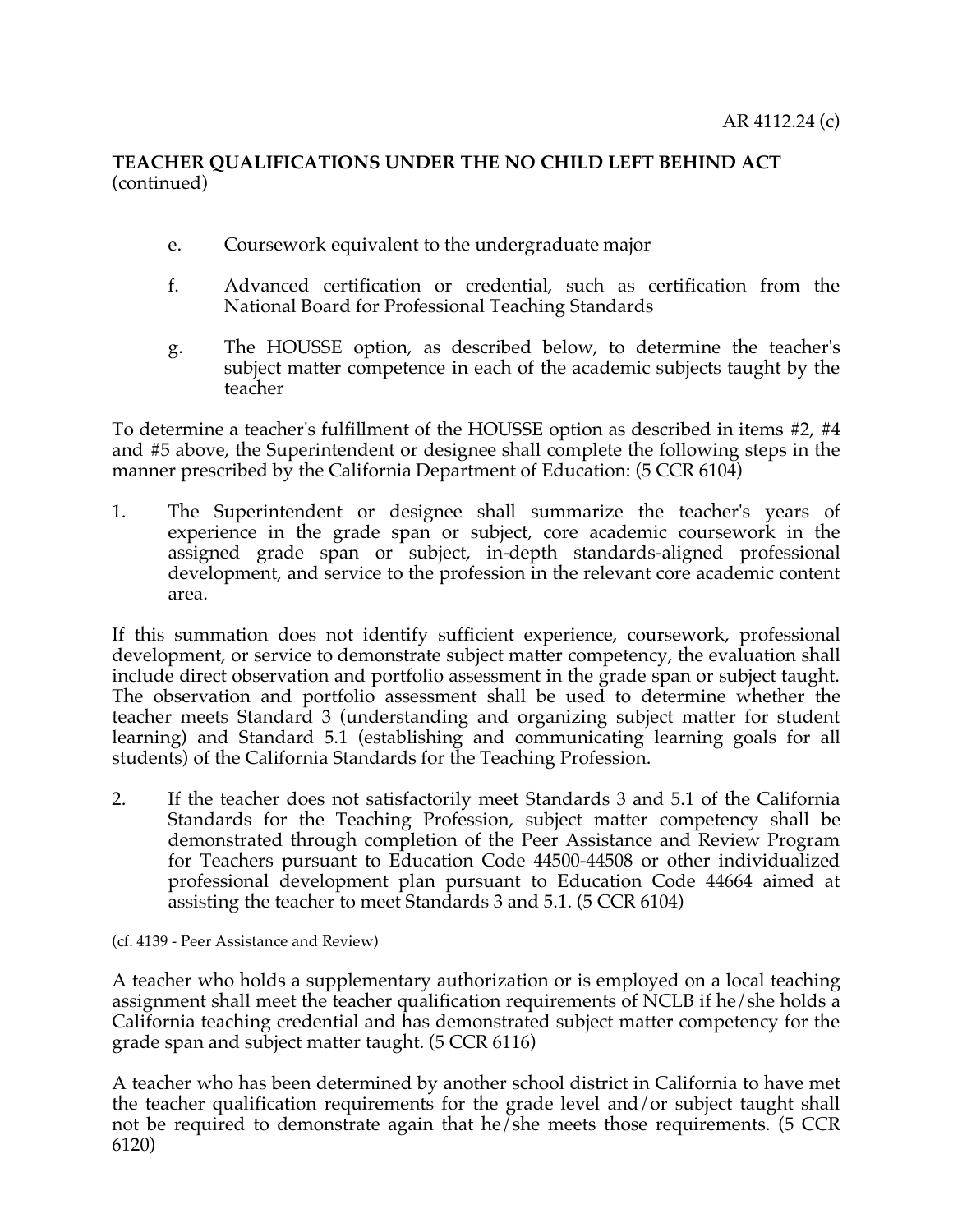A teacher who has been determined to meet subject matter competency requirements outside of California shall be considered to have met those requirements for the particular subject and/or grade span in California. The date of issuance of a valid outof-state credential shall be used to identify a teacher as new or not new to the profession. (5 CCR 6125)

A teacher prepared in a country other than the United States shall be considered to have met NCLB teaching requirements if he/she: (5 CCR 6126)

- 1. Holds a degree from a foreign college or university that is at least equivalent to a bachelor's degree offered by an American institution of higher education
- 2. Has completed a teacher preparation program that meets CTC requirements for out-of-country trained teachers
- 3. Demonstrates subject matter competency for the grade span and subjects taught through the same or equivalent processes and methods required of California teachers
- 4. Holds a California teaching credential

A teacher shall not meet the teacher qualification requirements of NCLB if he/she is teaching with a short-term staff permit, a provisional internship permit, or a state or local waiver for the grade or subject taught. (5 CCR 6115, 80021, 80021.1)

#### **Certification of Compliance**

All teachers teaching core academic subjects shall complete and sign a certificate of compliance and attach/retain the appropriate documentation. The Superintendent or designee shall verify the information and signed original copy.

The principal of each school receiving Title I funds shall annually attest in writing as to whether the school is in compliance with federal requirements related to teacher qualifications. Copies of the attestation shall be maintained at the school and at the district office and shall be available to any member of the public upon request. (20 USC 6319)

#### **District Plan for Highly Qualified Teachers**

Within the Title I local educational agency plan, the Superintendent or designee shall develop a plan for ensuring that all teachers of core academic subjects will meet NCLB requirements within the timelines established by law. As part of this plan, the Superintendent or designee shall provide high-quality professional development designed to enable teachers to meet NCLB requirements. (20 USC 6312, 6319)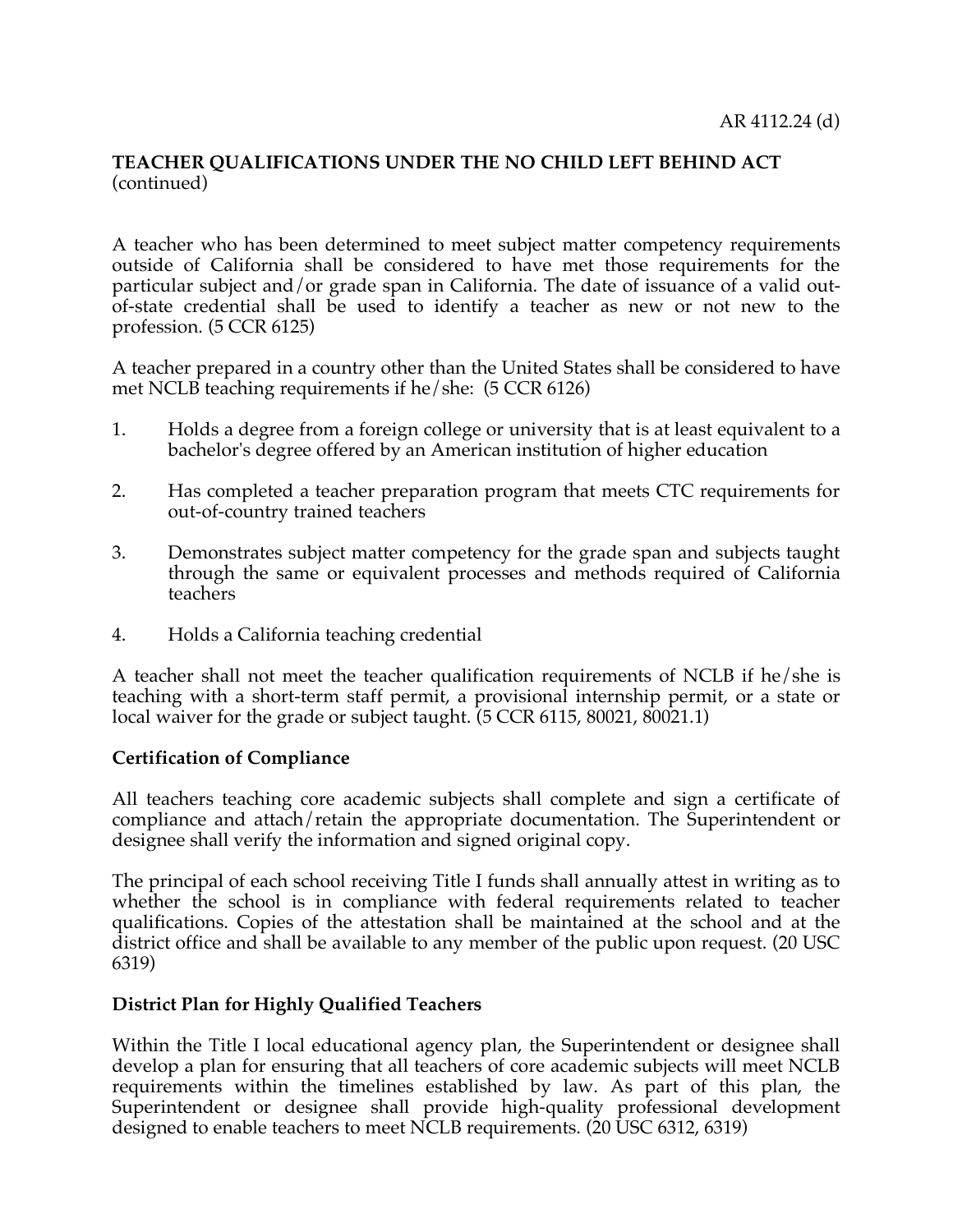## **Parent Notifications**

At the beginning of each school year, the Superintendent or designee shall notify the parents/guardians of each student attending a school receiving Title I funds that they may request information regarding the professional qualifications of their child's classroom teacher including, but not limited to: (20 USC 6311)

- 1. Whether the teacher has met state qualification and licensing criteria for the grade levels and subject areas in which the teacher provides instruction
- 2. Whether the teacher is teaching under emergency or other provisional status through which state qualification or licensing criteria have been waived
- 3. The baccalaureate degree major of the teacher and any other graduate certification or degree held by the teacher, and the field of discipline of the certification or degree
- 4. Whether the student is provided services by paraprofessionals and, if so, their qualifications
- (cf. 1312.4 Williams Uniform Complaint Procedures)
- (cf. 4222 Teacher Aides/Paraprofessionals)
- (cf. 5145.6 Parental Notifications)

In addition, the Superintendent or designee shall provide timely notice to individual parents/guardians of students attending a Title I school whenever their child has been assigned to or has been taught for four or more consecutive weeks by a teacher of a core academic subject who does not meet NCLB teacher qualification requirements. (20 USC 6311; 34 CFR 200.61)

The Superintendent or designee shall notify teachers, as appropriate, prior to distributing the above notice to parents/guardians.

The notice and information provided to parents/guardians shall be in an understandable and uniform format, and to the extent practicable, be provided in a language that the parents/guardians can understand. (20 USC 6311)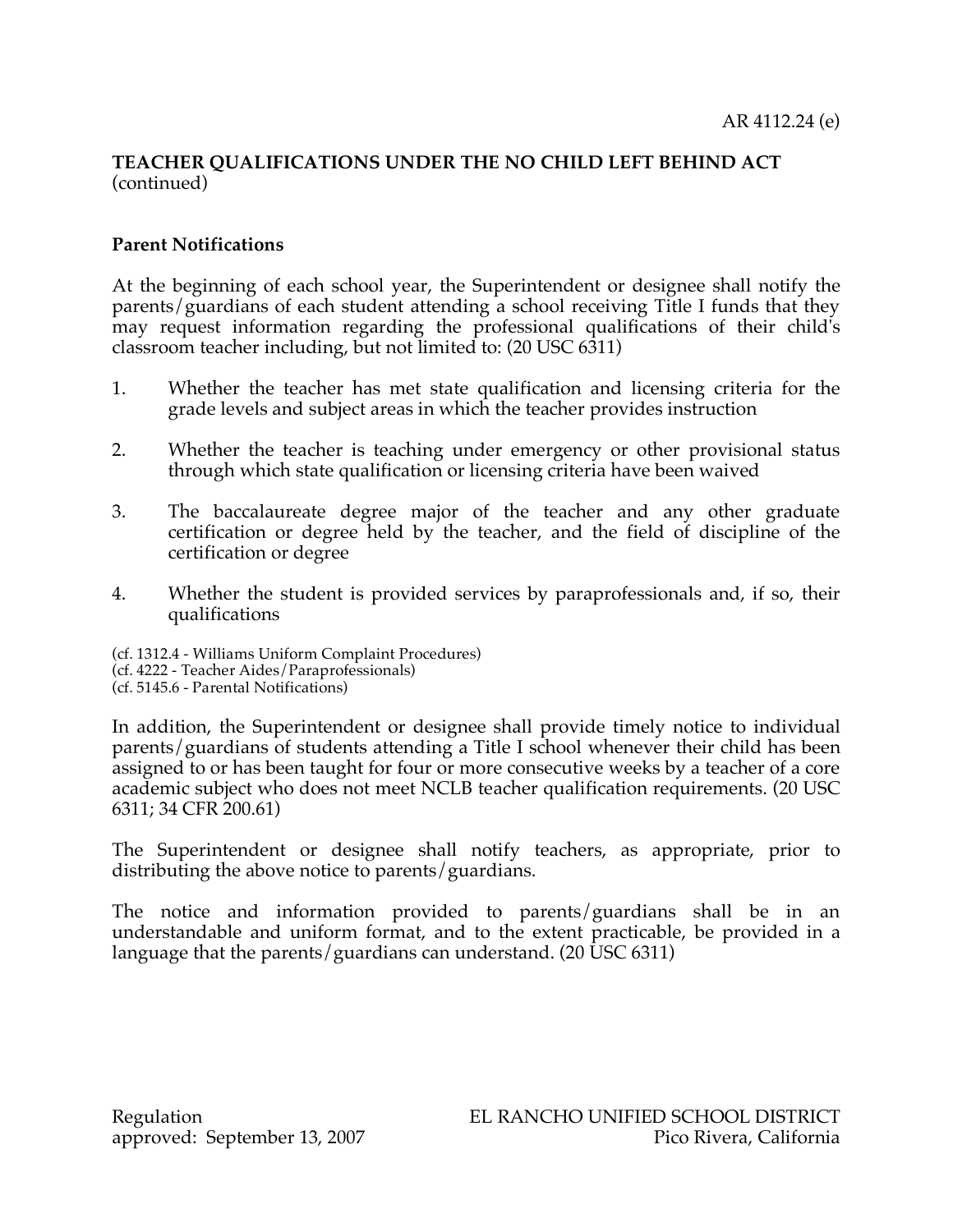E (1) 4112.24

#### **ATTESTATION REGARDING QUALIFICATIONS OF TITLE I TEACHERS**

5 CCR 6100-6115, added by Register 2004, No. 9, describe required qualifications for elementary, middle and secondary teachers who are "new" and "not new" to the profession; see AR 4112.24.

Instructions: The following certification must be annually completed and signed by each principal in a school that operates a Title I program pursuant to 20 USC 6314 (schoolwide programs) and 20 USC 6315 (targeted assistance schools).

School: Principal: Principal:

I certify that all teachers hired after the first day of the 2002-03 school year to teach core academic subjects in a program supported by Title I funds meet the following qualifications:

- 1. Hold at least a bachelor's degree
- 2. Have a credential or are currently enrolled in an approved intern program for less than three years
- 3. Have demonstrated subject matter competence as required by 5 CCR 6100-6115 for the grade level(s) taught and the teacher's length of time in the profession

Signature of Principal Date